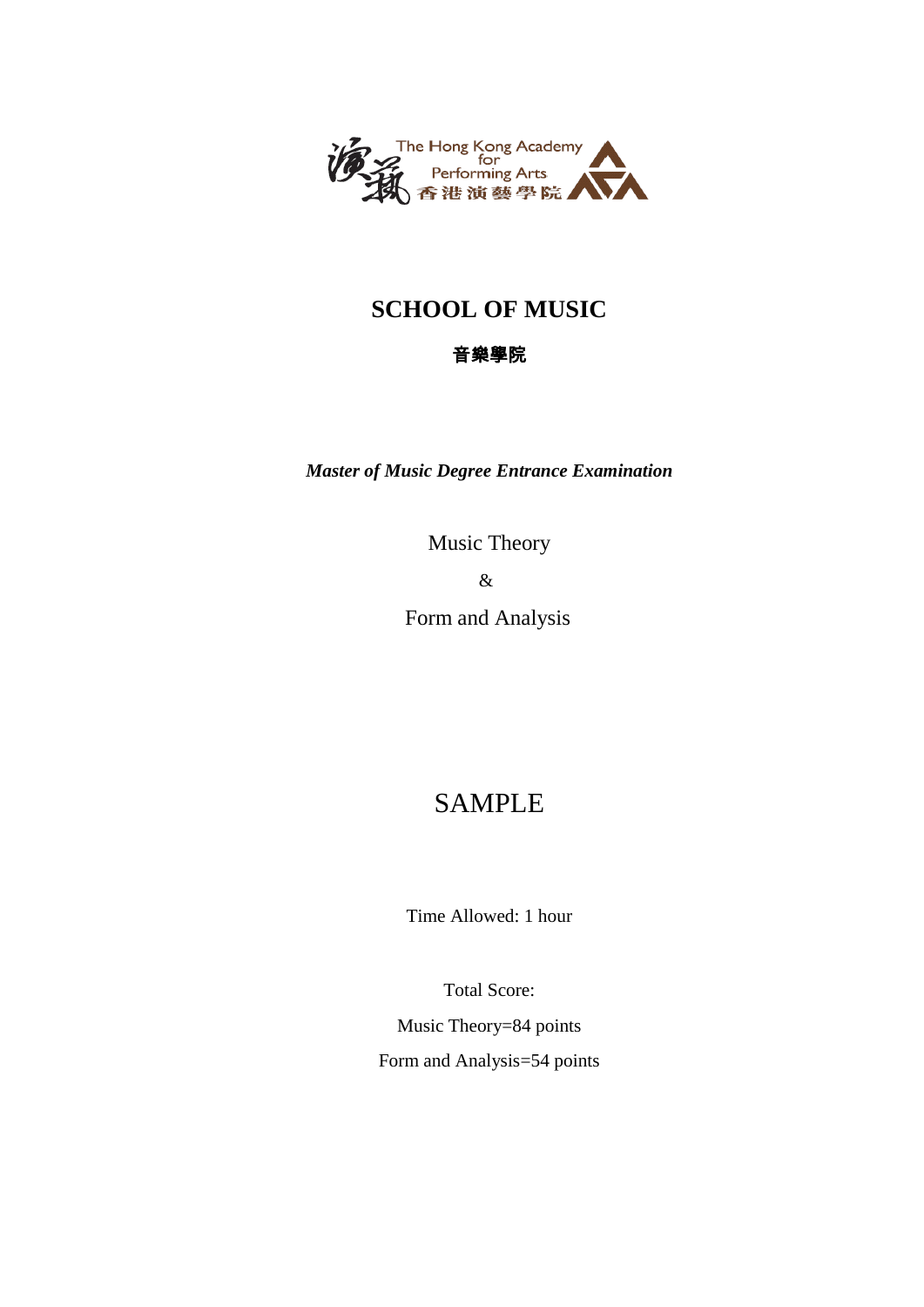| Name: |  |
|-------|--|
|       |  |
|       |  |

Major:  $\overline{a}$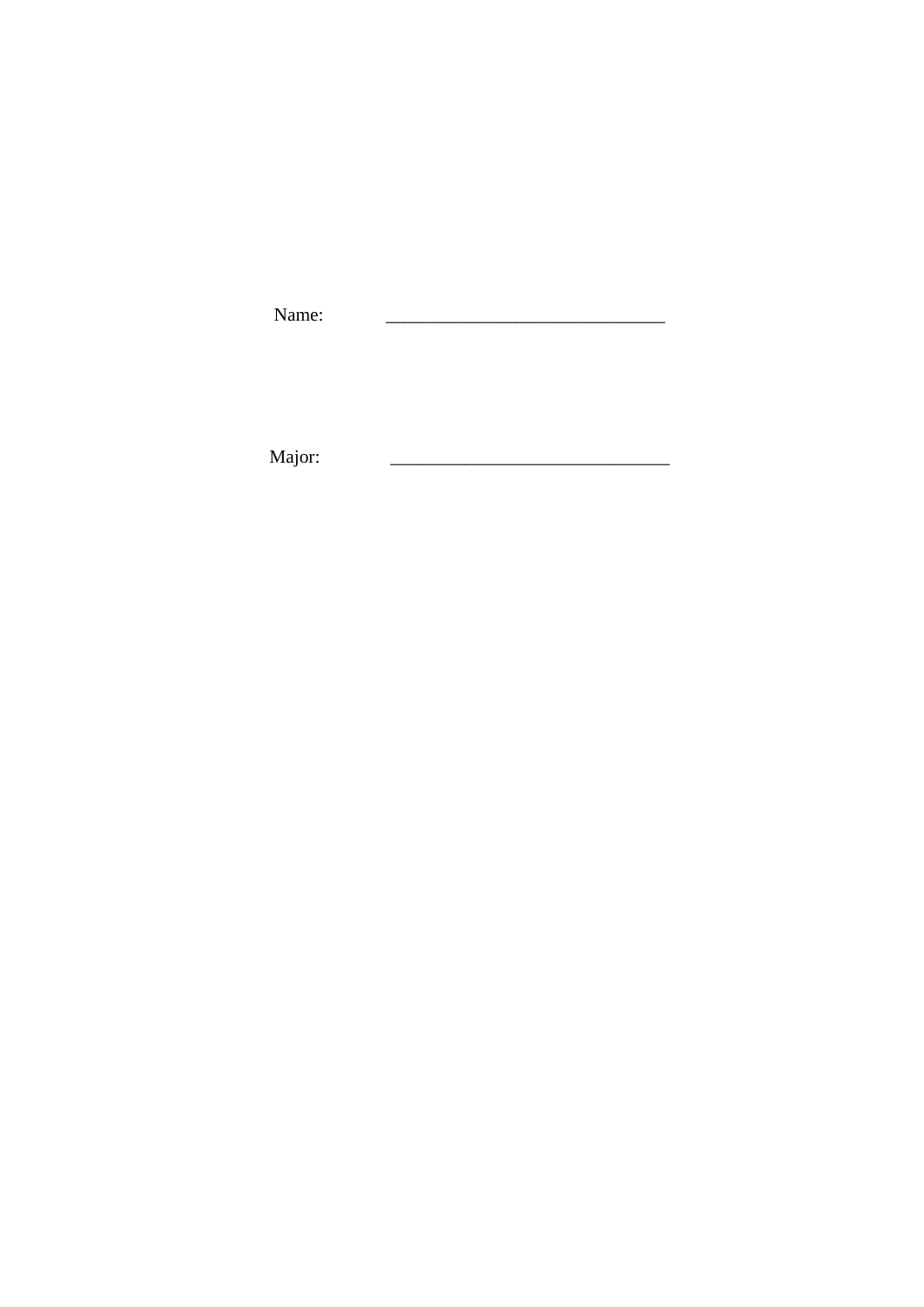### **Music Theory** (84 points)

1. Harmonization: Harmonize the following melody by completing the alto, tenor, and bass parts. Supply your Roman numerals. In your harmonization, you should not use more than one root position tonic chord in the course except the ones at the beginning and at the end of your harmonization. You are not allowed to the same chord in succession. 42 points

In your harmonization you have to include at the least one of each of the following chords:

- 1. A Italian sixth chord  $(It<sup>+6</sup>)$
- 2. A German sixth Chord (Ger<sup>+6</sup>)
- 3. A Neapolitan-sixth chord  $(N^6)$
- 4. An **inversion** of a secondary dominant seventh chord
- 5. An **inversion** of a secondary fully-diminished seventh chord



Bm: i \_\_ \_\_ \_\_ \_\_ \_\_ \_\_ \_\_ **\_\_ \_\_** \_\_ **\_\_** \_\_ \_\_ \_\_ \_\_ i

Figured bass: Complete the following figured bass. Indicate the key changes and the pivot chords clearly by supplying your Roman numerals. 38 points

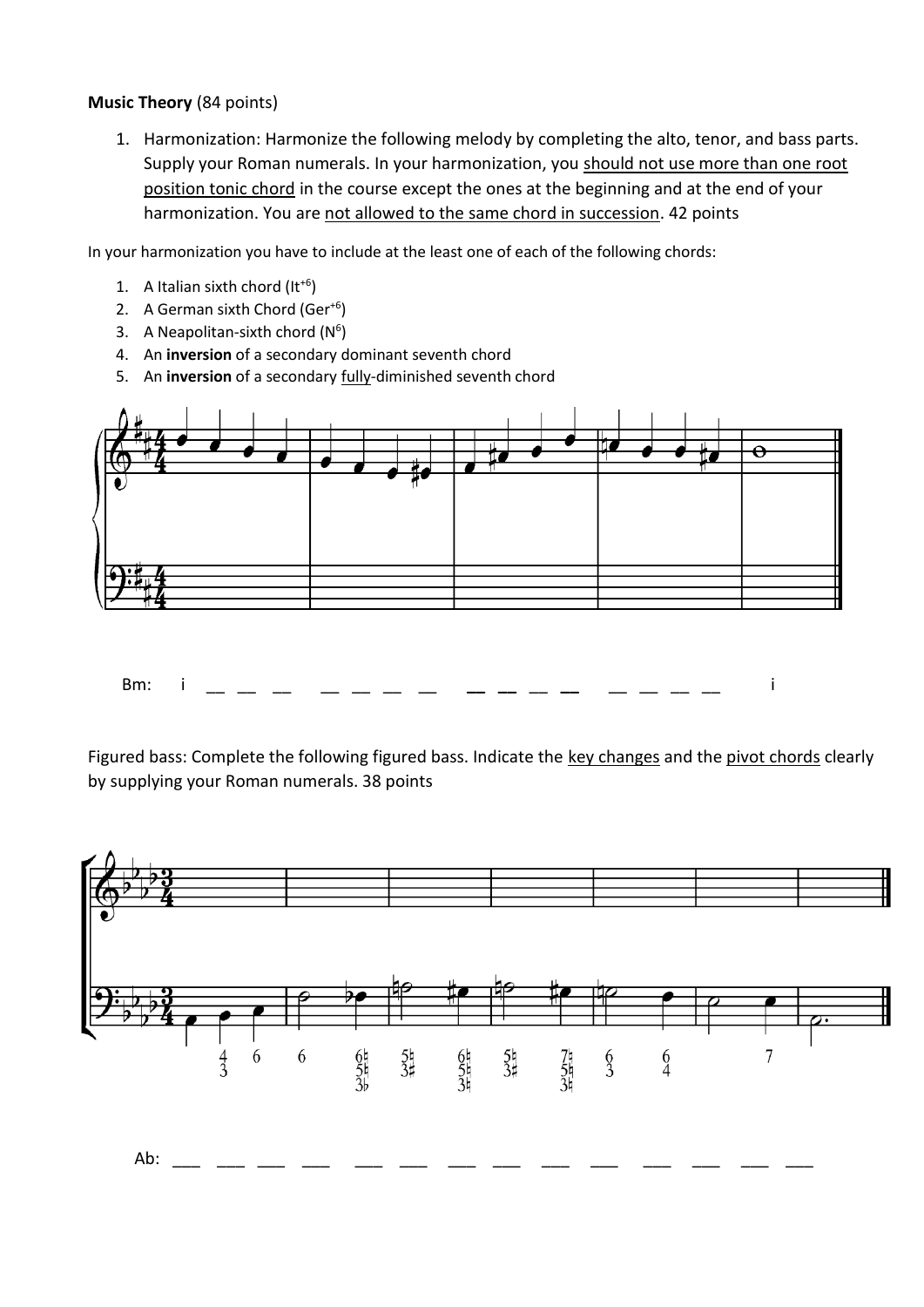Write down the names of the two modulation methods used in the above figured bass below: 4 points

I.\_\_\_\_\_\_\_\_\_\_\_\_\_\_\_\_\_\_\_\_\_\_\_\_\_\_\_\_\_\_\_\_\_\_\_\_\_\_\_\_\_\_\_\_\_\_\_\_\_\_\_\_\_\_\_\_\_\_\_

II.\_\_\_\_\_\_\_\_\_\_\_\_\_\_\_\_\_\_\_\_\_\_\_\_\_\_\_\_\_\_\_\_\_\_\_\_\_\_\_\_\_\_\_\_\_\_\_\_\_\_\_\_\_\_\_\_\_\_